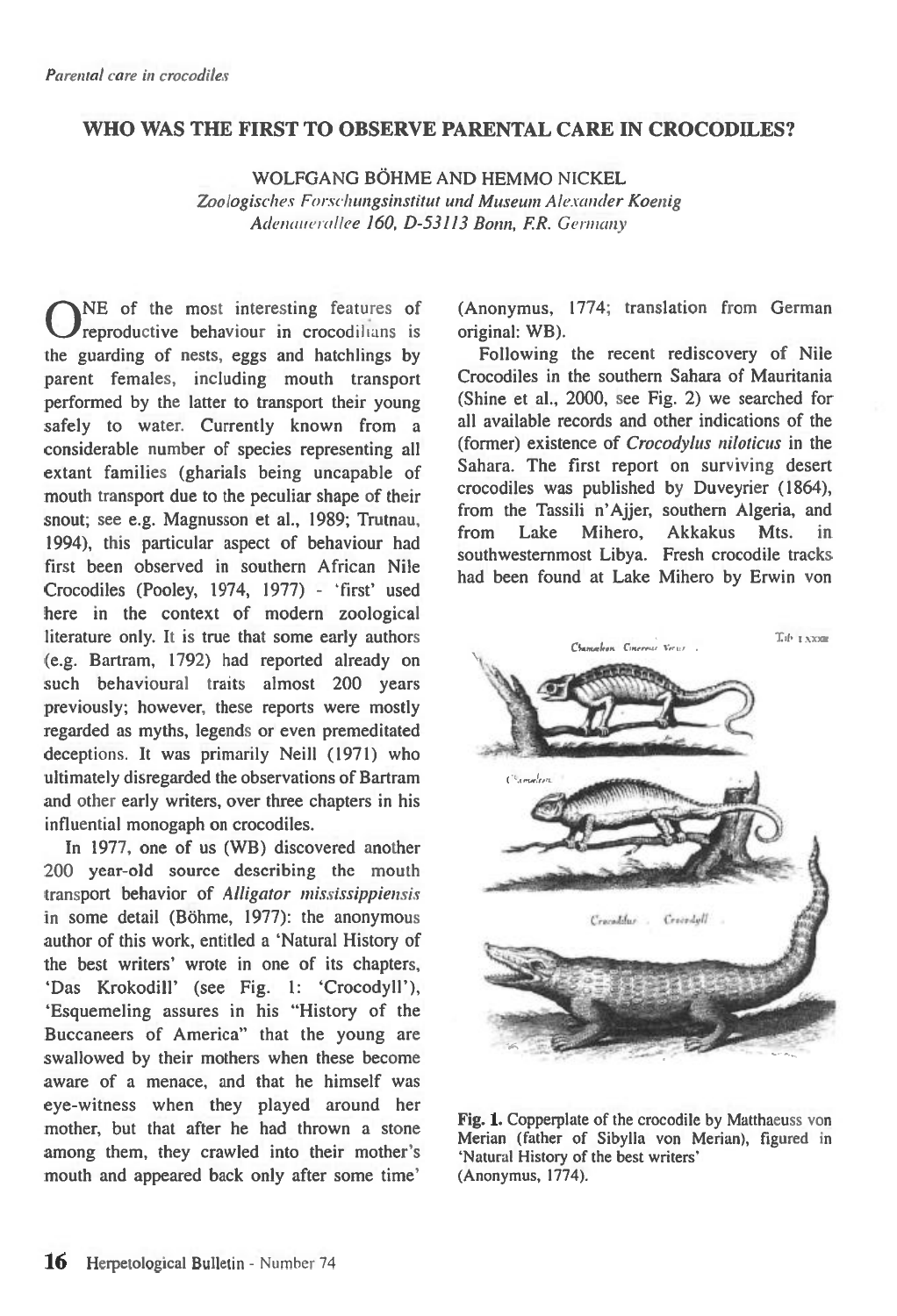

**Fig. 2.** Subadult Nile Crocodile basking at a puddle in the desert near Ayoun el-Atrouss, SE Mauritania, documenting the survival of this species in the southern Sahara. In the foreground are 2 Laughing Doves (Streptopelia senegalensis).

Bary in October 1876 (de Bary, 1977). These discoveries were regarded as the most important and convincing evidence of the climatic history of the Sahara as a very young desert that had been a largely green and moist savanna only 10,000 years ago. The discovery of these relict crocodiles in the central Sahara (extirpated in Algeria in the 1920s: Joleaud, 1933; Lhote, 1961) further corroborated the authenticity of the famous rock engravings and paintings by the Neolithic inhabitants of this area, who had figured not only various large mammals (lions, giraffes, hippos etc.; see Coulson, 1999), but also crocodiles. The famous life-size crocodile of Wadi Mathendus (Fezzan, Libya: Fig. 3), described by Coulson (1999) as 'dramatic evidence of a wetter climate and the life that once basked on the banks of northern African rivers', is judged to be 9,000 years old; some of its grooves are more than 2 inches deep (Coulson, op. cit.). However, this author did not refer to a most important detail of this impressive rock picture, viz. a juvenile crocodile following the adult one (Fig. 3)! In contrast, the German naturalist Staudinger (1929) was already aware of the parent-offspring relationship of the two Wadi Mathendus crocodiles, but commented on them according to the extent of knowledge available at the time; observations on social





**Fig.** 3. The famous rock engraving of the two crocodiles from Wadi Mathendus, Fezzan, Libya. Photograph by Hemmo Nickel, drawing (bottom) by Ursula Bott.

behaviour and parental care having apparently been ignored, and evidence of the archosaurian relationships with birds not yet having emerged. In consequence, it may be assumed that he would have been unable to explain or make sense of the depiction of a juvenile crocodile following an adult one because, as was the belief at that time, all reptiles were simply egg-layers that having deposited their eggs in the ground, showed no further interest in them.

In the light of our current knowledge, indicated by several forgotten literature references from about 200 years ago, we may, however, assume that even the Neolithic inhabitants of the Sahara may have been already aware of special relationships between crocodiles and their young. The Wadi Mathendus rock picture shows that crocodilian parental care was obviously known to humans at least 10,000 years ago.